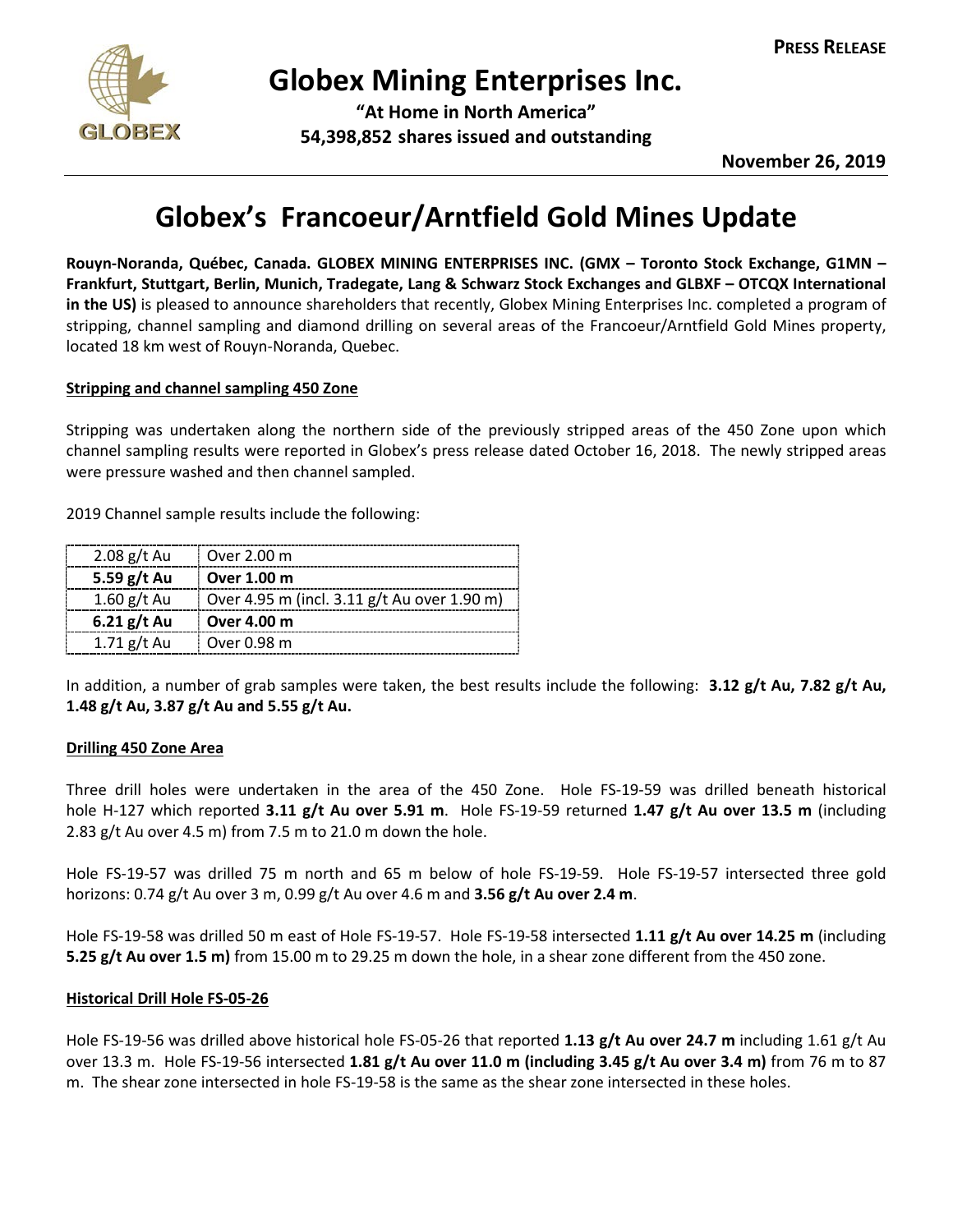### **Arntfield # 2 Shaft Area**

Two holes were drilled in the area of the Arntfield #2 Shaft to follow up on historical trench assays. Hole FS-19-60, collared approximately 115 m west-northwest of the shaft, returned **1.45 g/t Au over 21.3 m including 4.42 g/t Au over 3 m**. Hole FS-19-61, collared 60 m northeast of the shaft #2, did not return significant gold values and is thought the collar is too far south.

### **South Shear West**

Two drill holes tested an induced polarization anomaly at the western extreme of the February 2019 IP survey. The best intersection returned 2.02 g/t Au over 1.4 m in hole FS-19-55 from 169.3 m to 170.7 m.

### **Murphy Zone**

The Murphy Zone is an area south of the Francoeur #8 gold deposit where Globex grab sampling in the summer returned **assays of up to 25.4 g/t Au** (See press release dated Oct. 3, 2019). Two areas were stripped and selected areas were channel sampled. Assays up to **1.59 g/t Au over 5.65 m including 3.41 g/t Au over 1.90 m** were encountered.

All in all, we are pleased with the results to date which indicate that the 450 Zone extends to depth below the surface exposures which we extended, by stripping and channel sampling. The mineralization in the Arntfield #2 Shaft area extends over significant width (+20 m) although more work needs to be done to better define the extent of the mineralization. Also, holes FS-19-56 and FS-19-58 show that the intersection reported in historical hole FS-05-26 projects toward the surface over significant width (+ 11 m) and needs to be followed with additional shallow drilling.

Note: Grab samples are selective by nature and unlikely to be representative of average grade. Drill intersections reported are core lengths and are thought to represent near true widths.

# *See map attached for further information.*

This press release was written by Jack Stoch, Geo., President and CEO of Globex and Manon Garant, Geo., in their capacity as a "Qualified Person" (Q.P.) under NI 43-101.

#### **For further information, contact:**

Jack Stoch, P.Geo., Acc.Dir. President & CEO Globex Mining Enterprises Inc. 86,  $14<sup>th</sup>$  Street Rouyn-Noranda, Quebec Canada J9X 2J1

We Seek Safe Harbour.Foreign Private Issuer 12g3 – 2(b) CUSIP Number 379900 50 9 LEI 529900XYUKGG3LF9PY95

> Tel.: 819.797.5242 Fax: 819.797.1470 info@globexmining.com www.globexmining.com

**Forward Looking Statements:** Except for historical information, this news release may contain certain "forward looking statements". These statements may involve a number of known and unknown risks and uncertainties and other factors that may cause the actual results, level of activity and performance to be materially different from the expectations and projections of Globex Mining Enterprises Inc. ("Globex"). No assurance can be given that any events anticipated by the forward-looking information will transpire or occur, or if any of them do so, what benefits Globex will derive therefrom. A more detailed discussion of the risks is available in the "Annual Information Form" filed by Globex on SEDAR a[t www.sedar.com](http://www.sedar.com/)